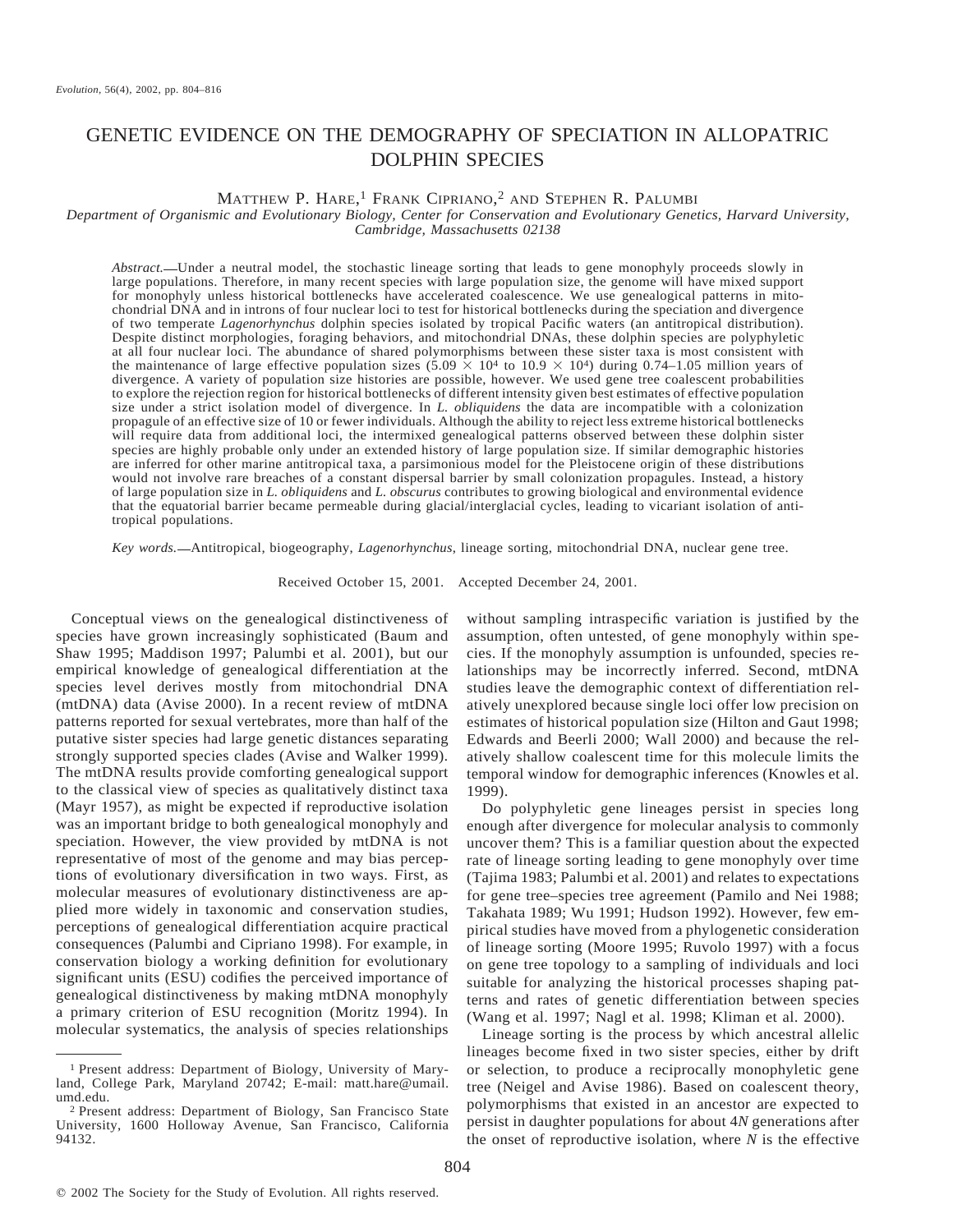

FIG. 1. Distribution map for *Lagenorhynchus obliquidens* and *L. obscurus* in the Pacific.

population size of the daughter populations (Nei 1987, p. 395). Thus, for a given divergence time, historical population size is the key factor determining whether a species is genetically unique at most loci and whether genes are expected to accurately trace the species phylogeny. Animal population sizes range over seven orders of magnitude or more (Soule 1976; Nevo et al. 1984). If the effective size/census size ratio averages 0.1 in plants and animals (Frankham 1995), then the approach to monophyly at nuclear loci may require as few as 400 generations or as many as  $4 \times 10^9$  in populations of constant size. At the extreme, large populations undergoing rapid speciation, such as in some marine species (Palumbi 1994), could create intermingled genealogical tracings containing very little phylogenetic information among species. For example, nuclear DNA polymorphisms are shared among 12 species of Lake Victoria haplochromid cichlids that probably diverged after Lake Victoria formed 12,000 years ago (Nagl et al. 1998). The Lake Victoria cichlids also shared these polymorphisms across a 1.4 million year divergence with their riverine ancestors (Nagl et al. 1998). The absence of fixed differences at multiple loci is itself informative about population demography during cichlid diversification, indicating that the effective population sizes of cichlid species remained large ( $\sim 10^5$ ) throughout the history of their adaptive radiation. There are many other examples of shared neutral polymorphisms documented between closely related species, but in only a few cases have genealogical patterns been inferred at multiple loci and used to infer historical demography (Takahata and Nei 1985; Hey and Kliman

1993; Takahata and Satta 1997; Wang et al. 1997; Hilton and Gaut 1998; Li et al. 1999; Kliman et al. 2000).

How general is the pattern of slow lineage sorting when measured against the rate of speciation? One predictable exception may involve allopatric populations derived by founder speciation if colonization across a dispersal barrier generally causes a bottleneck in effective population size (Carson and Templeton 1984). Under these conditions lineage sorting may be rapid enough to cause gene monophyly at most loci prior to the next speciation event. Genetic estimates of historical population size provide a valuable test of the assumption that long-distance colonization involved few individuals (Vincek et al. 1997). In addition, recently diverged allopatric populations provide useful models for empirical studies of historical demography. Recent divergence assures that information has not been lost by a fixation of all ancestral polymorphisms at all loci, and allopatry minimizes the likelihood that recent gene flow affected genealogical patterns.

Here, we evaluate the pattern of genealogical differentiation in recently isolated marine taxa to understand the relationship between adaptive divergence, population size, and genetic polyphyly. The dolphin species we studied have a typical antitropical distribution, that is, they are isolated in temperate latitudes of the northern and southern oceans by warm equatorial waters (Fig. 1). In the Northern Hemisphere, Pacific white-sided dolphins (*Lagenorhynchus obliquidens*) inhabit temperate offshore waters across the Pacific Ocean (Brownell et al. 1999). In the central North Pacific *L. obliquidens* has a peak breeding period from March to May (Fer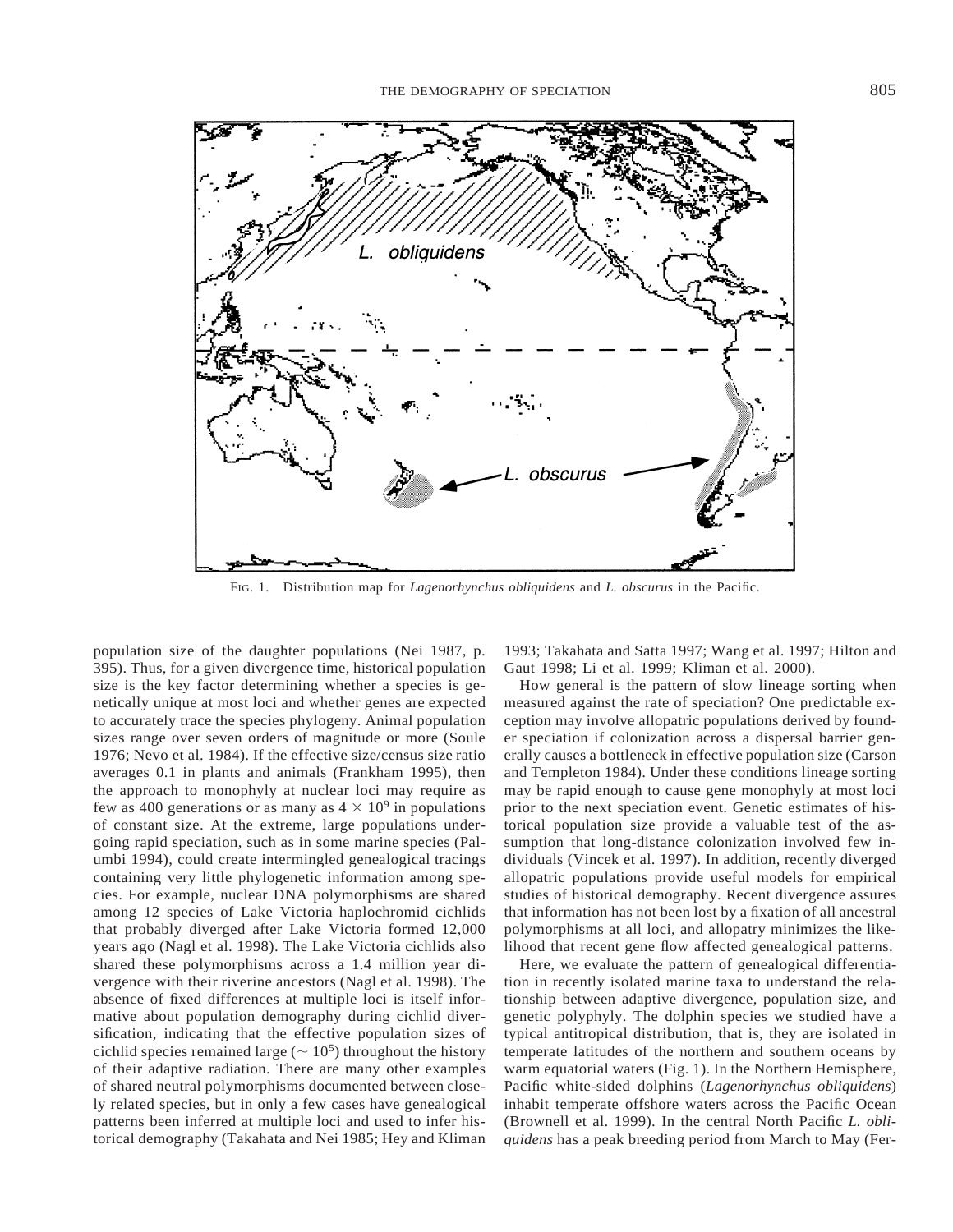raro and Walker 1996). In the Southern Hemisphere, dusky dolphins (*L. obscurus*) live in disjunct coastal populations around New Zealand, South America, and South Africa (Brownell and Cipriano 1999). On the coast of Peru *L. obscurus* has a peak breeding period in September and October, offset by several months from the peak in the North Pacific *L. obliquidens* (Van Waerebeek and Read 1994). These species are sister taxa based on cranial (Miyazaki and Shikano 1997) and mtDNA characters (Cipriano 1997; LeDuc et al. 1999). Divergence to the level of species is indicated by differences in reproductive phenology as well as morphologies and behaviors related to feeding (Miyazaki and Shikano 1997; Brownell and Cipriano 1999; Brownell et al. 1999), traits assumed here to be adaptive.

An affinity for temperate waters by *L. obscurus* and *L. obliquidens* appears to be ancestral because all other members of the genus share this characteristic (Ridgeway and Harrison 1999). Given that these species are adapted to cold water, their recent divergence (Cipriano 1997; see below) suggests that colonization from one hemisphere to the other either involved a one-time dispersal event across the consistently warm tropics, perhaps entailing a population bottleneck, or resulted from extended dispersal by many individuals during oceanographic disruptions of equatorial currents in the Pleistocene, followed by vicariant isolation (Lindberg 1991).

We tested whether nuclear DNA sequences are polyphyletic, and if so, whether extreme reductions in historical population size accompanied divergence in mitochondrial, morphological, and behavioral characters by analyzing intron variation among multiple independent loci in the allopatric *Lagenorhynchus* dolphins. By employing a phylogenetic approach to identify ancestral allele clades, as well as analytical methods to compare patterns across loci (Wakeley and Hey 1997; Wang et al. 1997), the persistence of ancestral variation could be discerned and used to estimate population sizes before and after speciation.

## MATERIALS AND METHODS

Samples of *L. obscurus* were obtained from New Zealand and Peru, and *L. obliquidens* was sampled in the eastern North Pacific. The closest congeneric relative to this species pair is not fully resolved (Cipriano 1997; LeDuc et al. 1999), so the unambiguously allopatric North Atlantic white-sided dolphin (*L. acutus*) was used as an outgroup.

## *Mitochondrial DNA and Nuclear Intron Data Collection*

MtDNA cytochrome *b* (*cyt b*) sequences from a previous analysis (Cipriano 1997) were combined with additional sequences, all 496 bp long, to total 14 individuals from three *Lagenorhynchus* species. Previously developed primers were used to amplify most of an intron in actin (ACT; primers ACT-1 and ACT-7, Palumbi and Baker 1994), in Ca+calmodulindependent kinase (*CAMK*, Lyons et al. 1997) and in lysosomal beta-hexosaminidase (*HEXB*, Lyons et al. 1997). *ACT* primers target the first intron in cytoskeletal actin, a member of a small gene family. *CAMK* primers amplify a complete intron from a tissue-restricted and multifunctional protein kinase that is single-copy in both human and mouse (Bland et al. 1994). *HEXB* primers correspond to sequences in exons 6 and 7 of the human single-copy locus (Proia 1988).

Butyrophilin (*BTM*) primers were designed in exon 3 (5'-GTCTCTGATGATGGGGAGTA) and exon 4 (5'-ATCTCT CCACTCTCTTGMAC) of a cow/human/mouse alignment. In the cow, *BTM* is a single-copy gene coding for a mammaryspecific milk fat globule membrane glycoprotein (Davey et al. 1997).

For polymerase chain reaction (PCR) each  $25-\mu l$  reaction used 0.6 units of Takara EX polymerase (Intergen, Norcross, GA) under recommended conditions. Annealing temperature was  $55^{\circ}$ C for actin and  $57-60^{\circ}$ C for the other three loci. All amplifications were in rapid-ramping machines (Perkin Elmer 9600, Wellesley, MA; or MJ Research PTC-100, Waltham, MA) and began with the addition of an enzyme mixture during a 1-min hot start at  $80^{\circ}$ C; denaturing for 2 min at  $95^{\circ}$ C; then 35 cycles of  $94^{\circ}$ C for 30 sec, annealing for 30 sec, and extension at  $72^{\circ}$ C for 2.0–2.5 min; followed by 5 min at  $72^{\circ}$ C. Amplification products were purified and directly cycle sequenced (FS dye-terminator and 377 sequencer; Applied Biosystems, Foster City, CA). At each locus, sequencing primers were designed at 350-bp intervals in each orientation.

## *Data Analyses*

For nuclear loci in each individual, all double chromatogram peaks and disagreements between DNA strands were evaluated as potential heterozygous sites (Hare and Palumbi 1999). The single consensus diploid sequence for each individual was then added to a population alignment. Any polymorphic position in the population alignment was doublechecked in all individuals by reinspecting the chromatograms, and confirmed with restriction assays on reamplified DNA when possible (Hare and Palumbi 1999). To obtain nuclear haplotype data for phylogenetic analysis, the cis/trans orientation of multiple heterozygous sites was determined in sequences from two loci (*BTM* and *CAMK*) by resequencing the original diploid template with allele-specific primers (Hare and Palumbi 1999).

Maximum-likelihood phylogeny reconstruction of mtDNA used two phocoenid outgroups (Rosel et al. 1995), empirical estimates of base frequencies, and the observed *Lagenorhynchus* transition/transversion ratio of 7.8 (fastDNAml 1.0.6, Olsen et al. 1994). Parsimony and neighbor-joining trees were inferred using PAUP\* 4.0b4a (Swofford 1998). DnaSP 3.5 (Rozas and Rozas 1999) was used to calculate nucleotide diversity (Nei 1987, p. 256), Jukes-Cantor corrected sequence divergence (Jukes and Cantor 1969), and Tajima's *D* statistic (Tajima 1989). We simultaneously estimated the population mutation parameter  $\theta$  (= 4*Nu*, where *N* is effective population size and *u* is the neutral mutation rate per site per generation) for two sister species and their common ancestor along with *T,* their divergence time in terms of 2*N* generations, under a strict isolation model using the method of Wang et al. (1997; ''WWH method'' hereafter). The WWH method accounts for the four-fold difference in effective population size between mtDNA and autosomal nuclear loci. All four nuclear loci were assumed to be autosomal.

Relative rates of nucleotide substitution were tested for each locus using RRTree version 1.1 (Robinson et al. 1998).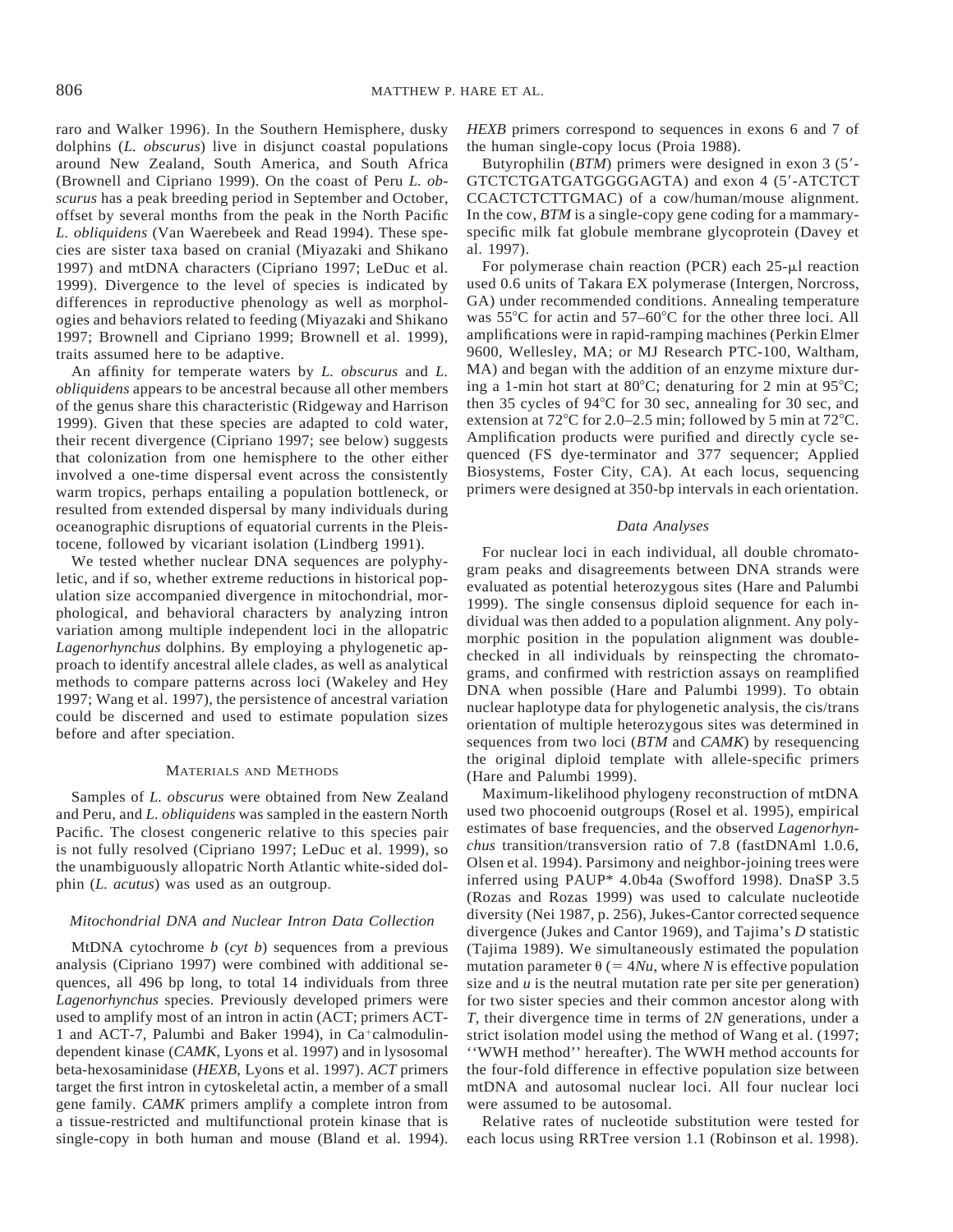TABLE 1. Summary statistics for mitochondrial DNA and nuclear intron sequences in three dolphin species, *Lagenorhynchus acutus* (LAC), *L. obliquidens* (LOB), and *L. obscurus* (LOS). Locus abbreviations are given in the Materials and Methods. Ts/Tv, number of transitions divided by number of transversions for all sequences;  $\lambda$ , substitution rate per site per MY; *n*, number of alleles sampled; *k*, number of different alleles observed; *S*, number of variable nucleotide sites;  $\pi$ , average pairwise uncorrected sequence difference  $\pm$  standard deviation;  $\Delta K$ , substitution rate difference between LOS and LOB lineages, with negative values indicating a higher rate in LOS. None of the relative rate differences or Tajima's *D*-values are significantly different from zero ( $P > 0.05$ ).

| Locus       | Total<br>bps | Ts/Tv | $%$ GC | $\lambda$ (%) | Species    | $\boldsymbol{n}$ | $\boldsymbol{k}$ | S                | Indels         | $\pi/bp$<br>$(\times 100)$ | $\Delta K$<br>$(\times 100)$ | Tajima's<br>D |
|-------------|--------------|-------|--------|---------------|------------|------------------|------------------|------------------|----------------|----------------------------|------------------------------|---------------|
| Cyt b       | 496          | 7.8   | 44     | 0.581         | LOS        | 5                | $\overline{4}$   | 8                |                | $0.74 \pm 0.16$            |                              | 0.08          |
|             |              |       |        |               | LOB        | 6                | 3                | $\mathfrak 3$    |                | $0.25 \pm 0.06$            | $-3.684$                     | $-0.45$       |
|             |              |       |        |               | LAC        | 3                | 3                | 5                |                | $0.70 \pm 0.22$            |                              |               |
|             |              |       |        |               | total      | 14               | 10               | 52               | $\overline{0}$ |                            |                              |               |
| ACT         | 1130         | 2.3   | 36     | 0.098         | LOS        | 6                | 5                | 6                |                | $0.22 \pm 0.06$            |                              | $-0.35$       |
|             |              |       |        |               | LOB        | 12               | 3                | $\boldsymbol{2}$ |                | $0.05 \pm 0.03$            | 0.067                        | $-0.25$       |
|             |              |       |        |               | LAC        | 8                | 3                | $\overline{c}$   |                | $0.09 \pm 0.02$            |                              | 0.93          |
|             |              |       |        |               | total      | 26               | 11               | 13               | 3              |                            |                              |               |
| <b>BTM</b>  | 1899         | 1.8   | 42     | 0.015         | LOS        | 10               | 6                | 8                |                | $0.13 \pm 0.02$            |                              | 0.14          |
|             |              |       |        |               | <b>LOB</b> | 10               | 3                | 6                |                | $0.15 \pm 0.03$            | 0.021                        | 1.32          |
|             |              |       |        |               | LAC        | $\mathfrak{2}$   |                  | $\overline{0}$   |                | $\theta$                   |                              |               |
|             |              |       |        |               | total      | 22               | 10               | 33               | 4              |                            |                              |               |
| <b>CAMK</b> | 2144         | 3.7   | 34     | 0.035         | LOS        | 10               | 5                | 5                |                | $0.11 \pm 0.02$            |                              | 1.28          |
|             |              |       |        |               | LOB        | 10               | 6                |                  |                | $0.10 \pm 0.03$            | 0.096                        | $-0.77$       |
|             |              |       |        |               | <b>LAC</b> | $\mathfrak{2}$   |                  | $\mathbf{0}$     |                | $\theta$                   |                              |               |
|             |              |       |        |               | total      | 22               | 12               | 36               | 4              |                            |                              |               |
| <b>HEXB</b> | 1945         | 4.3   | 37     | 0.016         | LOS        | 10               | 9                | 9                |                | $0.17 \pm 0.03$            |                              | 0.09          |
|             |              |       |        |               | LOB        | 10               | 8                | 9                |                | $0.15 \pm 0.04$            | $\mathbf{0}$                 | $-0.67$       |
|             |              |       |        |               | <b>LAC</b> | $\overline{c}$   | $\overline{2}$   |                  |                | $0.05 \pm 0.03$            |                              |               |
|             |              |       |        |               | total      | 22               | 19               | 32               | 4              |                            |                              |               |

In tests of the relative substitution rate in *L. obliquidens* versus *L. obscurus* using *L. acutus* as an outgroup, topological weighting was employed to correct for biases that potentially result from unbalanced sampling (Robinson et al. 1998). Synonymous substitution rates were compared between lineages for *cyt b* using weights from the maximum-likelihood gene tree topology. Kimura two-parameter substitution rates were compared for introns using topology weights from neighborjoining gene trees.

## **RESULTS**

## *DNA Diversity and Divergence*

Intraspecific nucleotide and insertion/deletion (indel) variation was low in intron sequences from all four nuclear loci (Table 1). Within species, the nucleotide diversity of nuclear introns varied from 0.05% to 0.22%, with an overall average across loci of 0.13 substitutions per 100 bp. Mitochondrial *cyt b* had average intraspecific nucleotide diversities ranging from 0.25% to 0.75% (Table 1), levels two to eight times higher than at nuclear introns. Low polymorphism precluded strong tests of selection and relative rates of evolution, but no dramatic deviations from neutrality or a molecular clock were apparent (Table 1). The numbers of nucleotide differences per site at nuclear introns between *L. acutus* and the two Pacific species, corrected for intraspecific variation (Nei and Li 1979), ranged from 0.45% to 1.27% for *L. obscurus* and 0.67% to 1.28% for *L. obliquidens*. The number of nucleotide differences per site at *cyt b* for the same comparisons were 9.31% and 8.29%, respectively. Between the two Pacific species, *L. obliquidens* and *L. obscurus*, net difference per site ranged from 0.03% to 0.21% at nuclear introns (average  $= 0.086 \pm 0.082\%$  and was 1.22  $\pm$  0.4% at *cyt b*.

In a preliminary study (Cipriano 1997), molecular clock calibrations for *cyt b* in cetaceans were based on the rate of accumulation of transversions over time (a single transversion was found at one end of the *cyt b* fragment analyzed). Resequencing and additional specimens (this study) found no transversion differences between *L. obliquidens* and *L. obscurus*. Because there are no reliable fossil cetacean calibration points more recent than the radiation of delphinid families 11 million years ago (Barnes 1990; Fordyce and Barnes 1994), more recent artiodactyl calibrations also were used. In addition, a calibration utilizing noncetacean data must be based on third codon positions because *cyt b* substitution rates vary dramatically among lineages at first and second codon sites (Irwin et al. 1991). For the 496-bp segment of *cyt b* studied here, third codon position transition differences in cetacean and artiodactyl *cyt b* (Table 2) show marked saturation by 11 million years ago, but transversion differences accumulate at a linear rate for as long as 25 million years (Fig. 2). Third position *cyt b* transversion differences between delphinid families and between several artiodactyl taxa indicate a divergence rate of 0.35% per site per million years. Using a *Lagenorhynchus* transition/tranversion ratio of 7.8 (Table 1), we calculated the total rate of divergence at *cyt b* third positions as  $r_3 = r_{\text{tv}}(1 + R)$ , where  $r_{\text{tv}}$ is the transversion rate and  $R$  is the transition/transversion ratio (Nei 1992). The overall divergence rate at *cyt b* third positions was  $r_3 = 3.08\%$  per site per million years, or  $3.15\%$ after Jukes-Cantor correction for multiple hits.

Based on a Jukes-Cantor corrected net divergence at third codon sites of  $3.3 \pm 0.97\%$  between *L. obliquidens* and *L. obscurus*, we estimated a divergence time of 1.05 (0.74–1.36) million years. Overall substitution rate per site (including all three codon positions) was estimated for the 496-bp segment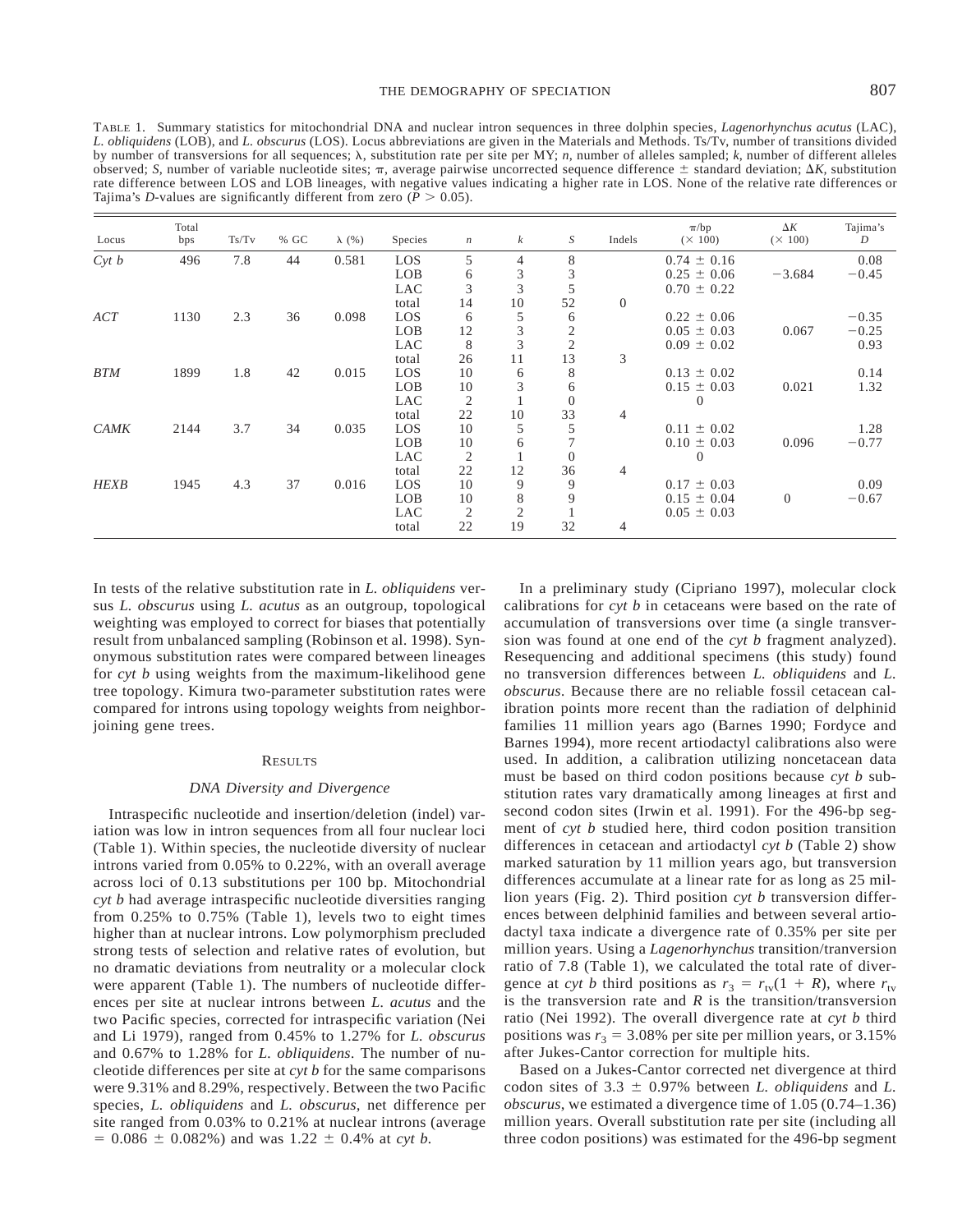TABLE 2. Uncorrected number of transition (Ti) and transversion (Tv) differences per site at third codon positions between cytochrome *b* sequences and the approximate divergence time for the taxa compared. Cow, sheep, goat, pronghorn, and giraffe are represented by one sequence each. Values for other taxa are means of multiple comparisons using representative species. All comparisons use cytochrome *b* sequence segments from GenBank that correspond to the cytochrome *b* positions examined in *Lagenorhynchus.* Artiodactyl fossil dates in Irwin et al. (1991) were derived from Savage and Russell (1983).

| Comparison                          | Tv at 3rd<br>position | Ti at 3rd<br>position | Age estimate<br>(million years) | Reference                            |
|-------------------------------------|-----------------------|-----------------------|---------------------------------|--------------------------------------|
| Phocoenid $\times$ monodontid       | 0.033                 | 0.279                 |                                 | Barnes 1990; Fordyce and Barnes 1999 |
| Delphinid $\times$ monodontid       | 0.031                 | 0.253                 |                                 | Barnes 1990; Fordyce and Barnes 1999 |
| Delphinid $\times$ phocoenid        | 0.043                 | 0.272                 |                                 | Barnes 1990; Fordyce and Barnes 1994 |
| Sheep $\times$ goat                 | 0.017                 | 0.245                 |                                 | Irwin et al. 1991                    |
| $\text{Cow} \times \text{goat}$     | 0.063                 | 0.261                 | 20                              | Irwin et al. 1991                    |
| $\text{Cow} \times \text{sheep}$    | 0.057                 | 0.307                 | 20                              | Irwin et al. 1991                    |
| $\text{Cow} \times \text{prophorn}$ | 0.102                 | 0.205                 | 20                              | Irwin et al. 1991                    |
| Bovid $\times$ giraffe              | 0.080                 | 0.256                 | 25                              | Irwin et al. 1991                    |

of *cyt b* and each intron locus by calculating  $\lambda = d/2T$  (Table 1), where *d* is the net Jukes-Cantor corrected divergence between *L. obliquidens* and *L. obscurus* and *T* is 1.05 million years.

## *Genealogical Patterns*

A maximum-likelihood gene tree based on *cyt b* sequences showed that the Pacific species formed a clade that was well diverged from and reciprocally monophyletic with *L. acutus* (Fig. 3). In the South Pacific, *L. obscurus* was monophyletic, but the North Pacific *L. obliquidens* was paraphyletic with respect to its antitropical sister species. A log likelihoodratio test did not reject reciprocal monophyly of the sister species ( $P > 0.1$ ). Nonetheless, four of five fixed differences between the sister species diagnose *L. obscurus* as a derived monophyletic clade with 81% maximum-parsimony bootstrap support (Fig. 3). Bootstrap support for a monophyletic *L. obliquidens* clade was only 60% in parsimony analyses of *cyt b* because two haplotypes from this species contained ancestral character states.

Haplotypes were determined at two of the four nuclear loci using allele-specific sequencing. The cis/trans phase of multiple heterozygous sites was resolved for all but three individuals at both the *BTM* and *CAMK* loci, and each of these six diploid sequences had only one heterozygous site that



FIG. 2. Plot of cytochrome *b* transition and transversion differences per site against divergence dates estimated from the fossil record for cetacean and artiodactyl comparisons (see Table 2). The segment of cytochrome *b* used for this molecular clock calibration is the same as that examined here in *Lagenorhynchus*.

remained ambiguous with respect to phase (Hare and Palumbi 1999). Once haplotypes were resolved, recombination was inferred if an alignment contained four haplotypes with every combination of nucleotides at two polymorphic sites (Hudson and Kaplan 1985). This was observed for *CAMK* in both *L. obscurus* and *L. obliquidens*, but not for *BTM.*

Maximum-parsimony networks for the *BTM* and *CAMK* loci showed long branches connecting the *L. acutus* sequences to a monophyletic clade containing both *L. obliquidens* and *L. obscurus* (Fig. 4), similar to the mtDNA tree. However, neither Pacific species was monophyletic at a nuclear locus, and this was also true for neighbor joining and maximumlikelihood results (not shown). In all analyses, nuclear polyphyly was evident from clades that contained haplotypes of both *L. obliquidens* and *L. obscurus*, although the two species never shared identical haplotypes. The polyphyletic clades had strong bootstrap support only in the *BTM* gene tree (86%, consistency index of 1.0, Fig. 4), despite the fact



FIG. 3. Maximum-likelihood tree of mitochondrial cytochrome *b* sequences for three *Lagenorhynchus* species, with species names abbreviated as in Table 1. Outgroups used (but not shown) were *Phocoena dalli* and *P. sinus*. Hatch marks represent nucleotide changes on branches with more than one change. Maximum-parsimony bootstrap percentages for clades are shown above the branches.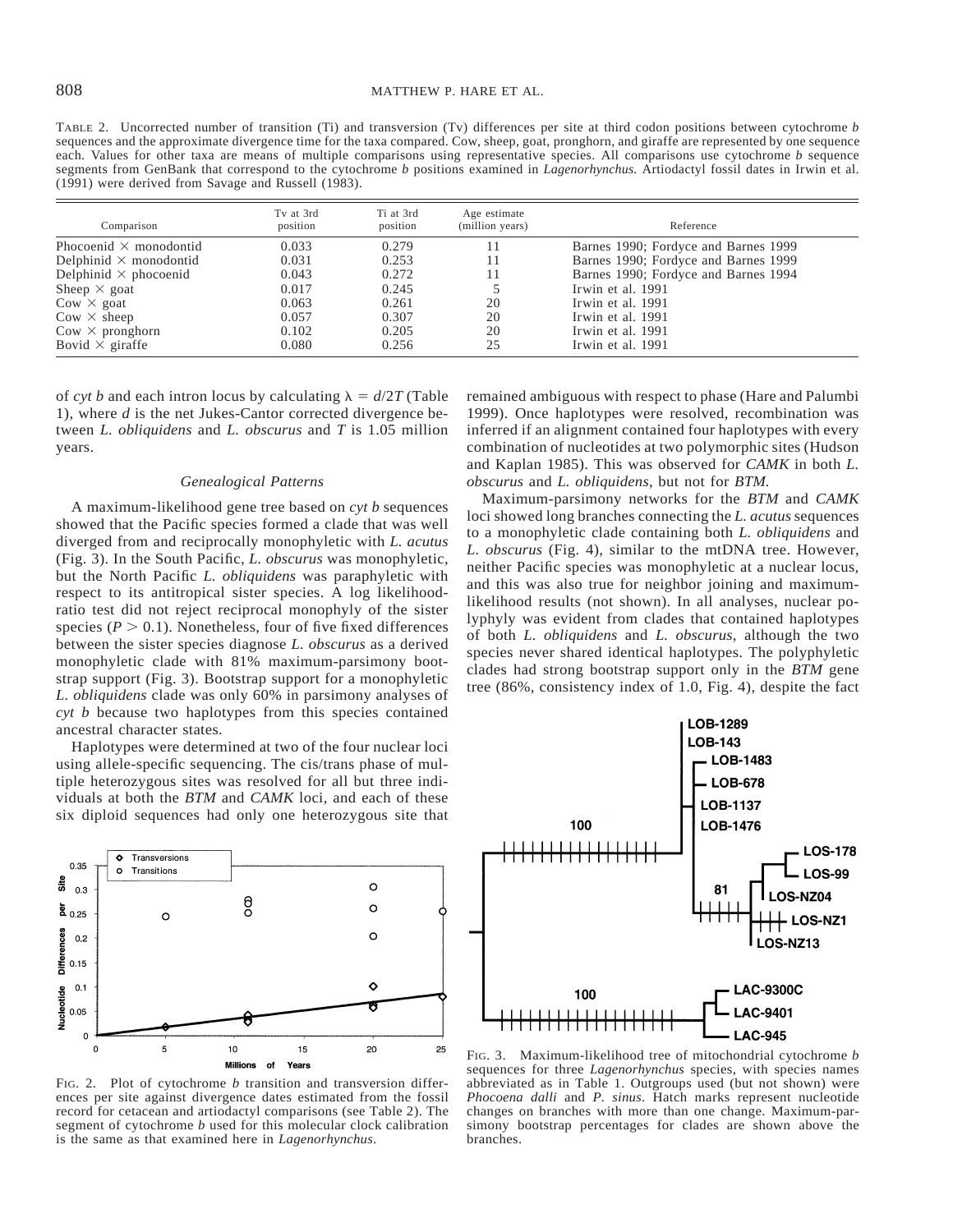

FIG. 4. Unrooted parsimony networks of the intron sequences observed at butyrophilin (A) and CAM kinase (B). Hatch marks or numbers on branches represent nucleotide or indel changes, and the size of circles is proportional to the haplotype frequency. The open circle represents a hypothesized but unobserved haplotype. Bootstrap values are next to branches with >70% support for the adjoining clade. The butyrophilin data had 34 variable characters including four indels, and seven of these were phylogenetically informative (consistency index,  $CI = 1.0$ ). The CAM kinase data had 40 variable characters including four indels, and seven of them were informative (CI 5 0.87). The *CAMK* network shown was one of 18 most parsimonious trees, all of which showed *Lagenorhynchus obscurus/obliquidens* polyphyly.

L. obliquidens

that both *BTM* and *CAMK* had multiple shared polymorphisms and no fixed differences between the two Pacific species (Table 3). At *CAMK*, bootstrap support was low for transspecific clades because numerous equally parsimonious trees each had four to five homoplasies (consistency index of 0.87, Fig. 4).

.. obscurus

If the shared polymorphisms at *CAMK* are due to back or parallel mutations, then they do not support an inference of polyphyly. However, if the polymorphisms are shared because of shared ancestry and intragenic recombination has

TABLE 3. Number of shared (S), fixed (F), and exclusive (X) polymorphisms in or between *Lagenorhyncus obscurus* (LOS), *L. obliquidens* (LOB), and *L. acutus* (LAC) at mitochondrial cytochrome *b* and at introns in four nuclear loci. Samples sizes as in Table 1.

|                                                   | Polymorphisms between<br>LOS and LOB | Polymorphisms<br>between<br>LOS-LOB<br>and LAC |           |  |                |
|---------------------------------------------------|--------------------------------------|------------------------------------------------|-----------|--|----------------|
| Locus                                             | F                                    | $X_{LOS}$                                      | $X_{LOB}$ |  | F              |
| MtDNA<br>ACT<br>BTM<br><b>CAMK</b><br><i>HEXB</i> |                                      |                                                |           |  | 32<br>23<br>22 |

shuffled the variation, then homoplasy is expected to result at the haplotype level in a pattern that mimics back and parallel mutations. Therefore, if *CAMK* homoplasy can be shown to result from recombination rather than back mutations, polyphyly remains the most parsimonious inference even in the absence of strong bootstrap support for mixed clades.

acutus

To test whether the *CAMK* homoplasy was likely a result of parallel and back mutations, we applied the homoplasy test (Maynard Smith and Smith 1998). Using *L. acutus* as an outgroup to estimate the effective number of sites free to change at *CAMK*, we tested for an excess of homoplasies in the observed tree compared to the mutational homoplasies expected without recombination. Assuming equal rates of substitution at all sites, we can reject parallel and back mutations as the cause of the *CAMK* homoplasies ( $P = 0.03$ ). Thus, recombination is the most parsimonious explanation for the phylogenetic homoplasies in *CAMK*, consistent with the observation of recombination intervals at this locus based on the four-gamete test of Hudson and Kaplan (1985). Polyphyly at *BTM* and *CAMK* is therefore indicative of shared ancestral polymorphisms, rather than an artifact of mutational homoplasy.

Gene tree reconstruction was not attempted with the *ACT* and *HEXB* data because haplotypes were not resolved from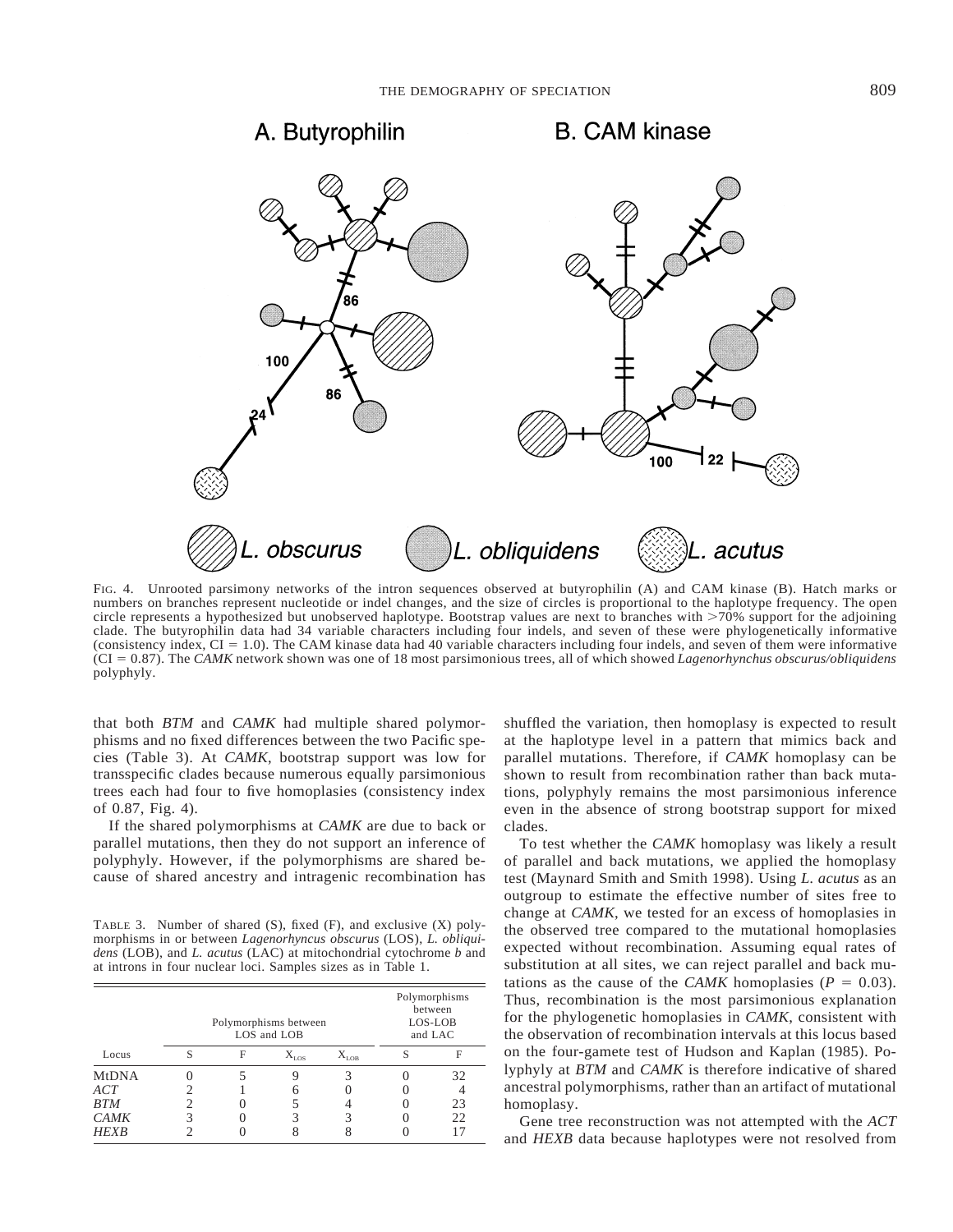TABLE 4. Estimated population parameters for two antitropical sister species of *Lagenorhynchus* and their most recent common ancestor based on the Wang et al. (1997) method. Effective population size (*N*) was calculated from  $\theta$ , with overall weighted  $\mu = 0.69 \times 10^{-9}$  per bp per year and a generation time of 10 years. Divergence time estimates also assume a 10-year generation time.

| Population                                       | $\theta$                   | $N \; (\times \; 10^4)$ | Divergence time<br>(million years ago) |
|--------------------------------------------------|----------------------------|-------------------------|----------------------------------------|
| L. obliquidens<br>L. obscurus<br>Common ancestor | 0.0014<br>0.0030<br>0.0044 | 5.09<br>10.9<br>15.9    | 0.74<br>0.74                           |

diploid sequences. However, genealogical patterns were evaluated on a site-by-site basis in all five loci. A single nucleotide polymorphism observed in two taxa (a shared polymorphism) demonstrates polyphyly for that site, whereas a site that is monomorphic within taxa but different between them (a fixed difference) contributes to a reciprocally monophyletic genealogy. In addition, a polymorphism may be observed exclusively in one or the other taxon. There were no mtDNA polymorphisms shared between any of the *Lagenorhynchus* species (Table 3), but 32 *cyt b* differences were fixed between dolphins in the Atlantic and Pacific, and five fixed differences distinguished the antitropical species pair.

Comparing all four nuclear loci on a site-by-site basis, fixed differences were always abundant and shared polymorphisms completely absent between *L. acutus* and the clade of Pacific species (Table 3). In contrast, the antitropical species pair had two or three shared polymorphisms at every nuclear locus examined, whereas only one fixed difference was observed overall in nuclear DNA (Table 3). A single fixed difference was observed at the *ACT* locus, for which *L. obscurus* was poorly sampled (six instead of the usual 10 alleles analyzed). Thus, on the cumulative basis of singlesite genealogies, all four nuclear loci were reciprocally monophyletic between the Atlantic and Pacific dolphin species but showed polyphyletic variation between the two antitropical Pacific species.

#### *Historical Demography*

Under a strict isolation model of divergence, the expected numbers of shared, fixed, and exclusive polymorphisms in two daughter populations depend on their divergence time (*T*) and the effective sizes of the daughter populations  $(N_1,$  $N_2$ ) relative to their common ancestor ( $N_A$ ; Wakeley and Hey 1997). Assuming a constant mutation rate per locus under an infinite-sites model, these four population parameters can be estimated by choosing values that most closely equate observed and expected numbers of shared, fixed, and exclusive polymorphisms at independent loci (Wakeley and Hey 1997). The analysis assumes that all assayed variation is neutral, populations are randomly mating and generations are nonoverlapping. In addition, the ancestral and two descendent populations are each assumed to be constant in size, although they may differ from each other because of an instantaneous size change at the time of divergence (Wakeley and Hey 1997). We used this framework, modified to account for differences in ploidy among loci (WWH method; Wang et al. 1997), to estimate parameters from the mitochondrial and



FIG. 5. Theoretical model defining the time and population size parameters of a historical bottleneck. Timing of the bottleneck is arbitrarily drawn; the theory does not stipulate when the bottleneck occurred. The solid line denotes a simple bottleneck history assumed by the theory, and the dashed line represents an alternate history (see Discussion).

nuclear polymorphism data in *Lagenorhynchus* sister species (Table 3).

The effects of population size and mutation rate,  $\mu$ , are combined in the WWH estimate of a population-mutation parameter,  $\theta$  (= 4*N* $\mu$  per nucleotide per generation), based on the polymorphism patterns at all loci examined. To estimate effective population size from  $\theta$ , a generation time of 10 years was assumed (Ferraro and Walker 1996) and an overall weighted mean substitution rate per nucleotide site was calculated from all locus specific rates (Table 1). The substitution rate for every locus was calibrated using the 1.05 million years divergence time between *L. obliquidens* and *L. obscurus* estimated from *cyt b* third codon positions (Fig. 2). A substitution rate for the entire 496-bp segment of *cyt b* was used in the weighted among-locus average because all *cyt b* sites were included in the WWH analysis (not only third codon sites). By using this procedure, an overall mean substitution rate of 0.069% per site per million years was calculated for the loci examined in this study.

Considering all 64 variable sites observed among the five loci, the effective population sizes of extant populations estimated using the WWH method were  $5.09 \times 10^4$  for *L*. *obliquidens* and  $10.9 \times 10^4$  for *L. obscurus*. Population size for the common ancestor was large,  $15.9 \times 10^4$  (Table 4). The fact that estimated extant population sizes sum approximately to the ancestral size is a feature of these data, not a function of the model assumptions (Wakeley and Hey 1997). The divergence time of  $7.43 \times 10^4$  generations estimated for these species by WWH (Table 4) translates to 0.74 million years ago based on a generation time of 10 years (Ferraro and Walker 1996). Results were similar if mtDNA was excluded from the WWH analysis (data not shown).

The absence of monophyletic nuclear loci in the two antitropical dolphin species suggests that each species has evolved without experiencing a severe bottleneck. Exactly how small a bottleneck  $(N_b)$  can be rejected based on an allelic genealogy depends on the ratio of  $N<sub>b</sub>$  and bottleneck duration,  $t<sub>b</sub>$  (Fig. 5). The probability of monophyly in a population of constant size *N* can be described by coalescence theory as the time-backward probability of *i* sampled alleles coalescing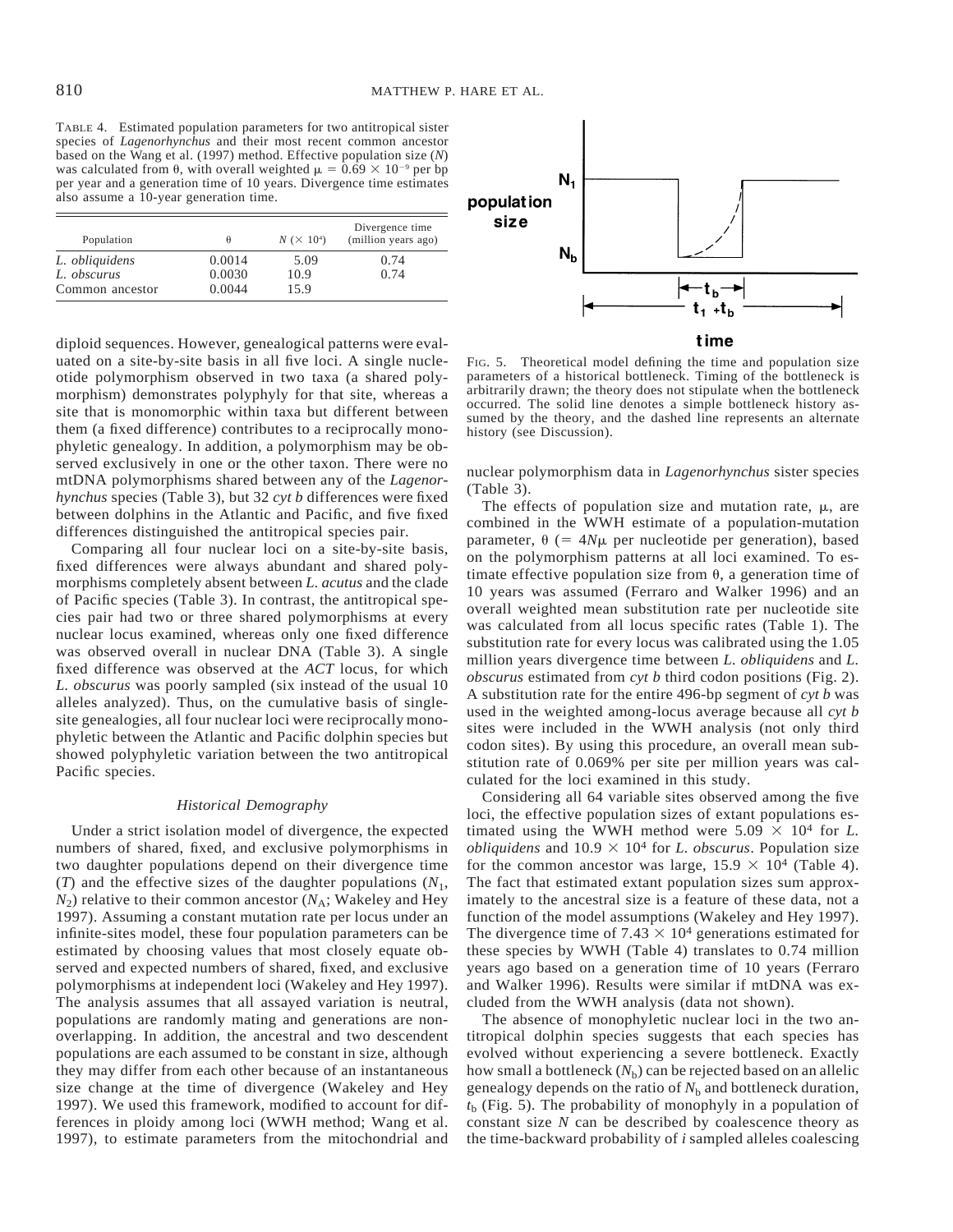

FIG. 6. The probability of coalescence to a single lineage (monophyly) for 10 sampled alleles through a bottleneck history as depicted in Figure 5. Combined probabilities, *P*(number of coalesced loci, total number of loci examined), were calculated assuming independence of loci and a ratio of four for nuclear/mitochondrial effective population size. Probabilities were calculated over  $t_1 = 7.4 \times 10^4$  generations at a population size  $N_1$  as estimated for each species (Table 3), but with various ratios of bottleneck size,  $N_b$ , and duration,  $t_b$ . The bottleneck ratio is an index of severity for a population size reduction in terms of genetic drift because the ratio increases for bottlenecks of longer duration and smaller size, both of which accelerate the approach to monophyly. The  $P \le 0.05$  rejection region is gray. The absence of monophyly in *Lagenorhynchus obliquidens* (solid black curve) makes most bottleneck histories improbable, whereas a moderate bottleneck is compatible with the *L. obscurus* data (gray curve). Phylogenetic support for paraphyly was weak in *L. obliquidens*, so the probability of bottleneck histories is also given as a dashed curve assuming mitochondrial DNA monophyly.

into a single lineage over *t* generations (Tavaré 1984, eq. 6.2). In a population of constant size, the probability of coalescence to a single lineage increases as longer time periods are considered. During a total time period *t,* a temporary reduction of population size for  $t<sub>b</sub>$  generations would increase the overall probability of coalescence above the constant population size expectation. Takahata (1989) described this increased probability of coalescence by recalculating the effective number of generations as  $t_e = t_1 + (N_1/N_b)t_b$ , where  $t_1$  is the number of generations at population size  $N_1$  and  $t_b$ is the number of generations at reduced population size  $N_{\rm b}$ , with abrupt transitions between the two population sizes (Fig. 5). If, for example, there was a 10-fold reduction in population size  $(N_1/N_b = 10)$ , then the number of effective generations is 10 times the actual duration of low population size, plus the time period spent at the nonbottleneck population size  $(t_e = t_1 + 10t_b)$ .

Based on this theory, we estimated probabilities for coalescence to a single ancestral lineage in dolphin populations with different hypothetical bottlenecks. Bottlenecks of long duration or great severity have the same effect on coalescence (Nei et al. 1975), so we calculated coalescence probabilities relative to the bottleneck ratio,  $t_b/N_b$ , which is higher for a small bottleneck size or a longer bottleneck duration. A bottleneck ratio of 2.0, for example, represents a bottleneck of 10 individuals for 20 generations or 100 individuals for 200 generations—both have the same impact on coalescence. With a sample of 10 nuclear alleles in *L. obliquidens*, if a bottleneck of  $N_b = 10$  individuals lasted for  $t_b = 20$  generations, and the remainder of the species history,  $t_1 = 7.43$  $\times$  10<sup>4</sup> generations was spent at constant size  $N_1 = 5.09 \times$ 104 (WWH estimates, Table 4), then monophyly at a single nuclear locus would be observed with a 0.58 probability and nonmonophyly with a 0.42 probability. The probability of monophyly for mtDNA, 0.95, is relatively high for this scenario because of the smaller effective size of mtDNA. To determine the spectrum of bottleneck histories that are too extreme to be consistent with the extensive polyphyly doc-

umented here, we assumed locus independence to estimate the combined probability of the patterns observed at one mitochondrial and four nuclear loci in the two dolphin species for various bottleneck ratios (Fig. 6). Given a 0.74 million year divergence time (Table 4), bottleneck ratios of 0.36 and greater can be rejected for *L. obliquidens* because the probability of observing nonmonophyly at all five loci is  $\leq 0.05$ under those conditions (Fig. 6, solid black curve). Mitochondrial variation was monophyletic in *L. obscurus*, making it difficult to reject anything but extreme bottleneck ratios with the current data. The mtDNA monophyly, in combination with four nonmonophyletic nuclear loci in *L. obscurus*, generates coalescent probabilities  $\leq 0.05$  only for bottleneck ratios more extreme than 2.9 (Fig. 6, solid gray curve).

## **DISCUSSION**

We examined patterns of DNA variation at multiple independent loci to examine genealogical differentiation and estimate historical population size changes accompanying the founder-speciation of antitropical dolphin sister species. Our empirical approach is based on the general expectation that recently diverged sister species will show mixed support for monophyly among independent neutral loci (Tajima 1983; Wakeley and Hey 1997; Palumbi et al. 2001). At the level of nucleotide sites, this stage of divergence is characterized by the presence of both shared polymorphisms and fixed differences. At the locus level, haplotype-based analyses will show some loci to be reciprocally monophyletic whereas others have a genealogy with intermingled alleles from the two species. Because of the four-fold smaller effective population size of mtDNA relative to autosomal nuclear loci, mixedmonophyly within diverging genomes is initially expected to entail monophyly at mtDNA, whereas most nuclear loci continue to sort shared ancestral polymorphisms (Hare 2001; Palumbi et al. 2001). The mtDNA-nDNA contrast predictably occurs under most models of historical population size change and is exemplified here by the genealogical data from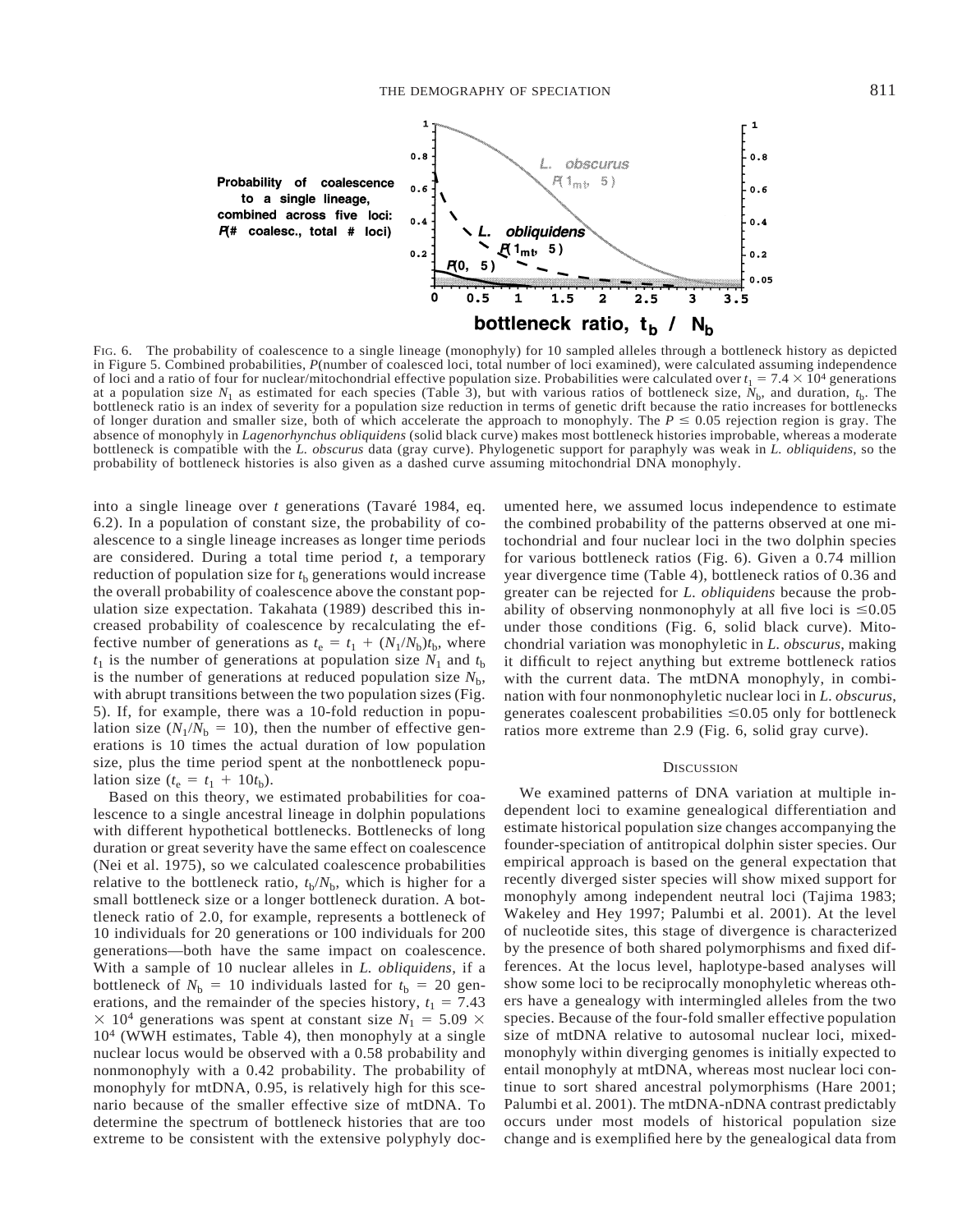*L. obscurus* (Figs. 3, 4). After an extended period of divergence, lineage sorting is expected to go to completion at most loci, mitochondrial and nuclear, as demonstrated here by the fixed differences observed between Atlantic and Pacific dolphin species (Table 3).

The mixed-monophyly stage of divergence affords an opportunity to empirically evaluate the demography of speciation. For a given divergence time and effective population size, the degree of lineage sorting observed among independent loci (or sites) can be compared to expectations under different population size histories to test for historical bottlenecks. Evidence for a history of small population size does not demonstrate that the bottleneck was coincident with speciation, but genetic patterns incompatible with small population size can provide an indirect assessment of the minimum population size at speciation.

Among the five loci examined, support for reciprocal monophyly between the antitropical *L. obliquidens* and *L. obscurus* was nearly absent. The overwhelming abundance of shared nucleotide polymorphisms relative to fixed differences could not be attributed to mutational homoplasy because rates of substitution were generally low. These shared polymorphisms must therefore result either from gene flow or incomplete lineage sorting of ancestral variation. Recent gene flow through the tropics is unlikely for temperate-adapted dolphins and was not supported by the genetic data—no alleles were shared between the two species at any locus based on sample sizes of five to 12 alleles from each species. Instead, we interpret the sharing of single nucleotide polymorphisms between species as evidence of ancestral variation, indicating the continued intermingling of genealogies despite divergence of phenotypic traits. These results support a Pleistocene origin for the antitropical distribution of the dolphin sister species and indicate that colonization across the warm tropics probably occurred without a severe reduction in effective population size. We proceed by exploring the minimum population size statistically compatible with these data, then discuss implications of these results for the origin of antitropical distributions in the Pacific and examine the broader implications of genealogical polyphyly.

## *Speciation without a Genetic Bottleneck?*

Controversy continues to surround experimental tests of founder speciation models (Rice and Hostert 1993; Templeton 1996, 1999; Rundle et al. 1998, 1999) as well as the likelihood of the model conditions in nature (Slatkin 1996, 1997; Charlesworth 1997; Whitlock 1997). In light of this controversy, it remains important to strengthen empirical testing of historical bottlenecks associated with founder events in natural populations. The transilience model makes explicit predictions about how extreme a founder bottleneck must be to severely alter allele frequencies without losing too much genetic variation (Templeton 1980, 1996). Peripatric speciation models make the prediction that sister species should have very disparate historical population sizes (Bush 1975; Mayr 1982; Lynch 1989). Lynch (1989) used geographic distribution as a proxy for the historical population size of species and concluded from a literature review that peripatric speciation of peripheral isolates is rare. However, the assumption is tenuous that species range distributions are associated with historical *N* (Chesser and Zink 1994). In sister species that are still sorting ancestral polymorphisms in a portion of their genomes, measuring historical population size provides a more direct method of testing these speciation models.

Genealogical patterns have provided evidence against speciation bottlenecks in the island endemic *Drosophila mauritiana* (Hey and Kliman 1993) and in Lake Victoria cichlids (Nagl et al. 1998). Although the highly polymorphic MHC locus in Darwin's finches was incompatible with a founding population smaller than 26 individuals (rejecting more extreme founder events; Vincek et al. 1997), very small bottlenecks could not be statistically rejected in the history of maize domestication (Hilton and Gaut 1998) or during peripheral speciation of the beetle *Ophraella bilineata* (Knowles et al. 1999).

If *L. obliquidens* has been isolated from *L. obscurus* for 0.74 million years, the abundant sharing of polymorphisms by these species at multiple loci is expected with high probability only if both species have had continuously large population sizes during and since speciation. Mild bottlenecks, however, could have occurred without fixation of most neutral nuclear polymorphisms (Nei et al. 1975), so we used gene tree coalescent probabilities to explore the range of bottlenecks consistent with our data. We calculated the severity of hypothetical bottlenecks as a ratio of bottleneck duration over bottleneck size and found that the combined mtDNA and nuclear data statistically rejected bottleneck ratios greater than 0.36 or 2.9, depending on the dolphin species examined (Fig. 6).

To interpret hypothesized bottleneck ratios in a biologically meaningful way and to estimate the minimum population size consistent with these data, assumptions must be made about bottleneck duration. Our simple model defines bottleneck duration as the time interval between an instantaneous reduction to size  $N<sub>b</sub>$  and an instantaneous return to the original size (Fig. 5). In reality, population growth is expected during the bottleneck interval and the growth rate defines a minimum bottleneck duration (Fig. 5, dashed line).

At a 1.8% annual growth rate (Perrin and Reilly 1984; Slooten and Lad 1991) a dolphin population would have a doubling time of 39 years and 20 individuals would grow to a population size of  $5.09 \times 10^4$  (Table 4; *L. obliquidens*) in 443 years, or about 44 generations. With linear growth over this period, the harmonic mean of population sizes would be 156 individuals, so the bottleneck ratio for this scenario is  $44/156 = 0.3$ . Bottleneck ratios for similar demographic recoveries from a minimum population of 10, five, or two individuals are 0.6, 1.1, and 2.9, respectively. Therefore, in *L. obliquidens* historical bottlenecks involving 10 or fewer individuals can be rejected, assuming this population growth model, because such histories would have likely  $(P > 0.95)$ resulted in monophyly for at least one out of the five loci (Fig. 6, bottleneck ratios  $\geq$  0.6). The minimum founder size of  $N > 10$  corresponds to a census size of more than 100 individuals if the ratio of effective to census size is 0.1 (Frankham 1995).

By contrast, it is more difficult to reject small bottlenecks for the southern species, *L. obscurus*. The southern species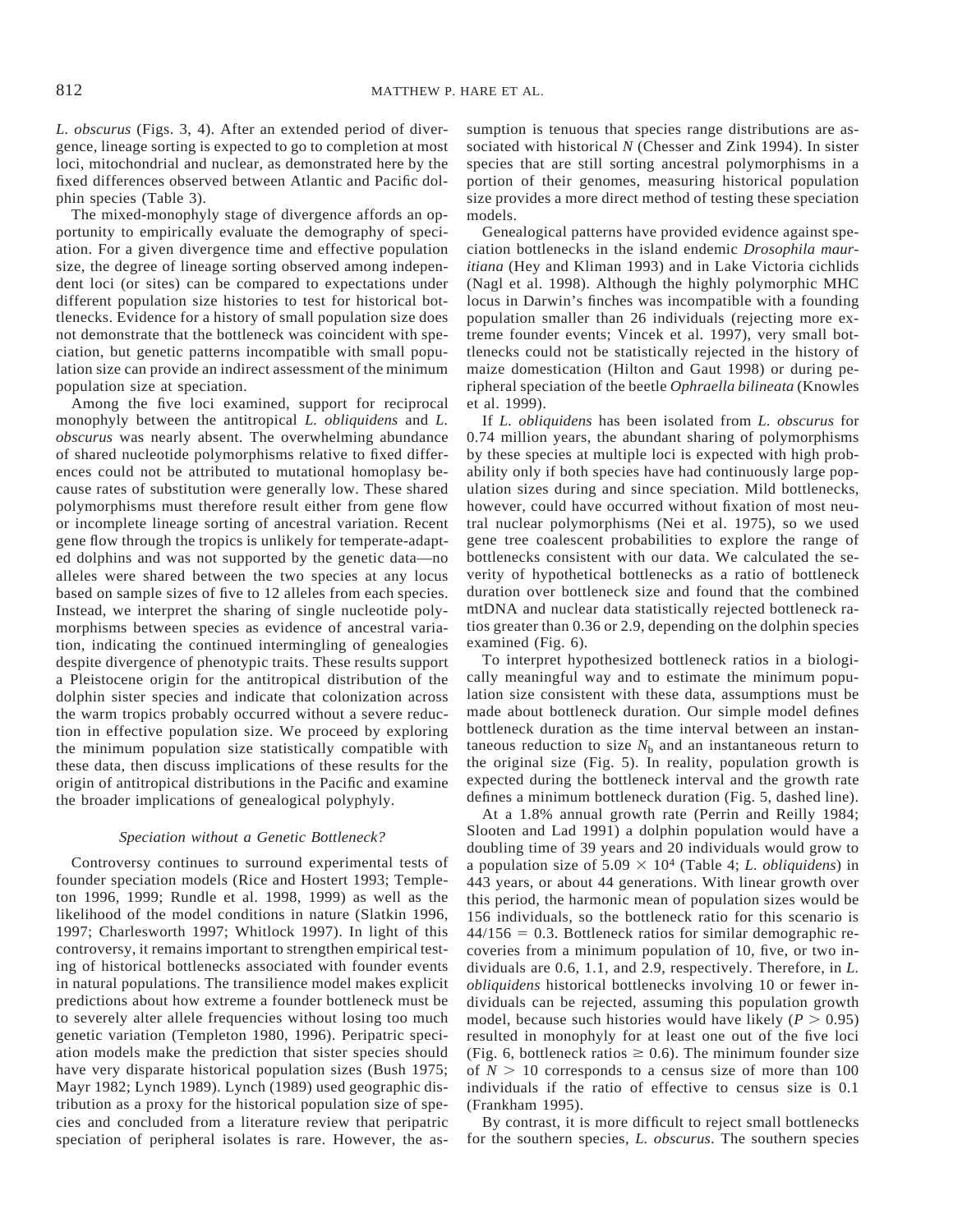was monophyletic for mtDNA. In combination with four nuclear loci found to be polyphyletic, only very long population size reductions (e.g., a population size of 10 individuals for 30 generations) can be rejected as statistically improbable (Fig. 6). This is despite a best estimate of *N* in *L. obscurus* of  $5.09 \times 10^4$ , a WWH result that stems from the relatively large number of exclusive polymorphisms in *L. obscurus* as well as the many polymorphisms shared with *L. obliquidens* (Table 3). Thus, the neutral stochasticity of lineage sorting ensures a wide gap between the theoretically best estimates of *N* indicating consistently large populations based on these data (WWH results in Table 4) and rejectable alternative population size histories (Fig. 6). Only with data from many more nuclear loci can historical bottlenecks be inferred with any certainty. For example, a bottleneck ratio of 1.1 could be rejected for *L. obscurus* if, in addition to mtDNA monophyly, 21 or more independent nuclear loci all had variation that was polyphyletic with respect to *L. obliquidens*. Similar conclusions would hold for *L. obliquidens* if, instead of the mtDNA paraphyly inferred here, additional mitochondrial data provided evidence of monophyly (Fig. 6, dashed curve).

These conclusions rest on several assumptions and approximations. Our use of coalescent probabilities to explore implausible bottleneck histories assumes that the WWH estimates of effective population size and divergence time are accurate. Confidence limits around our WWH parameter estimates are expected to be very large, but their estimation by simulation is sensitive to locus-specific recombination rates that cannot be accurately determined from the present data (Kliman et al. 2000). In addition, the WWH method assumes panmictic populations, yet *L. obscurus* contains three disjunct populations of which two were sampled, Peru and New Zealand. Simulation studies of an isolation model with population structure (Wakeley 2000) indicated that by not taking population structure into account, our estimate of *L. obscurus* population size was inflated and species divergence time was underestimated. Large population size and short divergence time both make gene polyphyly more likely, so this bias increased the calculated probability of the observed data given various bottleneck histories (Fig. 6). In other words, curves in Figure 6 shifted up as a result of this bias, making it more difficult to reject moderate bottleneck histories. Estimates of ancestral population size using the WWH method are probably also affected by population structure in the descendent populations (Wakeley 2000), but the direction of bias is difficult to predict because it depends on whether population structure existed in the ancestor, among other things. Finally, any bias in the calibration of *cyt b* substitution rate is expected to bias estimates of population size and divergence time in the same direction. A calibration bias does not change the ratio of *N* to divergence time estimated by WWH. Because this ratio determines the coalescent probabilities in Figure 6, our conclusions about the probability of historical bottlenecks are insensitive to the molecular clock calibration.

# *The Timing and Demography of Antitropical Speciation*

A strict vicariant origin for antitropical sister species requires that a broadly distributed ancestral population inhabited both hemispheres before equatorial waters warmed to isolate them. Because warm  $(20-28\degree C)$  equatorial surface waters date back to the mid-Miocene (15 million years ago; White 1986; Adams et al. 1990), this ancient vicariance model is rejected for the antitropical dolphins based on a 0.74– 1.05 million years divergence time estimated with all loci and *cyt b,* respectively. Ancient vicariance has also been rejected for several pelagic fish species (Stepien and Rosenblatt 1996; Bowen and Grant 1997) and various invertebrates with antitropical distributions (Lindberg 1991).

Historical models of vicariance and dispersal lose their distinction if a dispersal barrier was intermittently weakened because both processes would contribute to colonization and speciation. In the Pacific Ocean, opportunities for antitropical speciation hinge on dispersal abilities and the details of barrier disruption (Davies 1963; Lindberg 1991). Assuming that colonization across a formidable and stable barrier generally involves fewer individuals than if an ephemeral barrier is involved, empirical tests of historical population size can illuminate the environmental conditions that led to antitropical sister species.

This is the first study to estimate the size of antitropical founding populations. Given the uncertainties of our effective population size estimation with WWH, the trend of diminishing population sizes in *Lagenorhynchus* dolphins does not reliably indicate a larger population size (or broader geographic distribution) in the common ancestor than in the contemporary species. Nonetheless, these data are most consistent with historically large populations that never experienced an extended population bottleneck. Pod sizes average 100 individuals in *Lagenorhynchus* species (Brownell and Cipriano 1999; Brownell et al. 1999), so gregariousness might have reduced the likelihood of a founder effect in this group regardless of dispersal barrier strength. If mid-Pleistocene disruptions of the warm equatorial dispersal barrier were common or extreme (CLIMAP 1976; Haslett 1992; Mix et al. 1999), however, large founder population sizes are also expected in other antitropical sister species, including poikilotherms.

The direction of dispersal across the tropics is an important aspect of antitropical origins that can sometimes be inferred with phylogenetic methods (e.g., Bowen and Grant 1997; Hilbish et al. 2000). The *cyt b* paraphyly between *Lagenorhynchus* sister species (Fig. 3) implies that South Pacific *L. obscurus* populations were derived from the North Pacific *L. obliquidens*. This is a surprising result given that the geographic distribution of close relatives suggests a Southern Hemisphere center of origin. In a larger phylogenetic analysis of delphinids, *L. obliquidens* was one of only two Northern Hemisphere species among eight species contained in a wellsupported *cyt b* clade (LeDuc et al. 1999). Unfortunately, ancestor-descendent relationships were not resolved within the clade (LeDuc et al. 1999), and this study provides no phylogenetic data bearing on the most recent common ancestor of *L. obscurus* and *L. obliquidens*. Relative population sizes in antitropical species pairs can provide a clue about directionality under a peripatric speciation model, but in this study population structure in *L. obscurus* complicates the necessary comparison. Strong conclusions about the directionality of *Lagenorhynchus* colonization will depend on re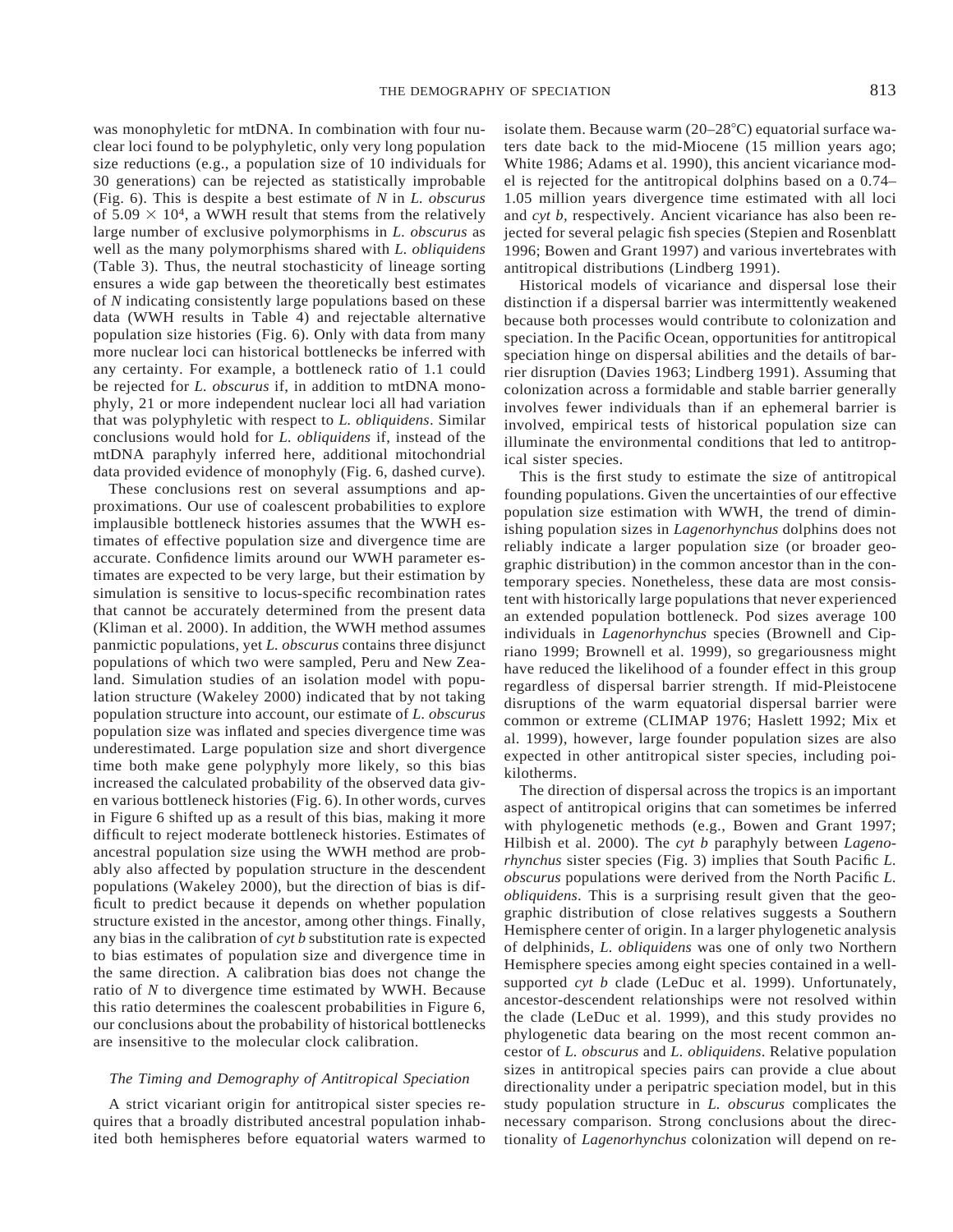solving the most recent common ancestor of *L. obscurus* and *L. obliquidens*.

# *Implications of Polyphyly*

Although phylogenetic methods have become increasingly refined for inferring the branching order of taxa and their divergence times, genetic inferences of historical demography have often been crude. For example, ascribing low genetic variation to a historical bottleneck, or normal levels of variation to a history free of bottlenecks, has been criticized as an overly simplistic assumption (Amos and Harwood 1998). The need for data from many loci has been stressed both for phylogenetics (Moore 1995) and for historical demography (Harpending et al. 1998; Edwards and Beerli 2000; Wall 2000). The analyses presented here underscore the risks associated with casual statements about the meaning of polyphyly and ancestral polymorphisms at one or a few loci.

This caution should also extend to inferences about past hybridization as a cause of polyphyletic gene genealogies (Neigel and Avise 1986). Particularly in species with large population sizes, the results presented here suggest that intermixed patterns of genetic variation will persist in nonhybridizing species for hundreds of thousands or millions of years. The polyphyletic variation documented here for *Lagenorhynchus* species may be typical of marine species with large populations. Thus, attempts to use polyphyletic patterns to infer reticulate evolution in corals (Hatta et al. 1999) and plants (Ungerer et al. 1998) must consider the long maintenance of ancestral polymorphism as a likely alternative hypothesis.

Finally, our data on *L. obliquidens* provide a clear empirical demonstration that large stable population sizes can make neutral gene monophyly too conservative a criterion of evolutionary distinctiveness for the purposes of taxonomy or conservation, even when applied to mtDNA (Cronin 1993; Moritz 1994; Paetkau 1999). Clearly, because of its dependence on historical population size, monophyly means different things in different taxa. Interpretations of gene monophyly, therefore, are best made in the context of divergence time, demographic history, and patterns of variation in other heritable characters, such as morphology and behavior (Avise and Ball 1990; Moritz 1994; Crandall et al. 2000).

## **ACKNOWLEDGMENTS**

Tissue samples were kindly provided by R. Baird, A. Dizon, A. Van Helden, P. Jepsen, J. Lien, J. Mills, D. Mitchell, D. Pittman, J. Reyes, L. Shaw, and K. Van Waerebeek. Thanks to N. Singh for help with data collection and J. Wakeley for assistance with WWH analyses. We are grateful to S. Edwards, J. Hey, J. Roman, K. Shaw, J. Wakeley, and two anonymous reviewers for suggestions that improved this paper. This research was supported by National Science Foundation grant DEB 97-96061 to SRP.

#### LITERATURE CITED

Adams, C. G., D. E. Lee, and B. R. Rosen. 1990. Conflicting isotopic and biotic evidence for tropical sea-surface temperatures during the Tertiary. Palaeogeog. Palaeoclimatol. Palaeoecol. 77: 289–313.

- Amos, W., and J. Harwood. 1998. Factors affecting levels of genetic diversity in natural populations. Philos. Trans. R. Soc. Lond. B 353:177–186.
- Avise, J. C. 2000. Phylogeography: the history and formation of species. Harvard Univ. Press, Cambridge, MA.
- Avise, J. C., and R. M. Ball. 1990. Principles of genealogical concordance in species concepts and biological taxonomy. Oxf. Surv. Evol. Biol. 7:45–67.
- Avise, J. C., and D. Walker. 1999. Species realities and numbers in sexual vertebrates: perspectives from an asexually transmitted genome. Proc. Natl. Acad. Sci. USA 96:992–995.
- Barnes, L. G. 1990. The fossil record and evolutionary relationships of the genus *Tursiops*. Pp. 3–26 *in* S. Leatherwood and R. R. Reeves, eds. The bottlenosed dolphin. Academic Press, San Diego, CA.
- Baum, D. A., and K. L. Shaw. 1995. Genealogical perspectives on the species problem. Pp. 289–303 *in* P. C. Hoch and A. G. Stephenson, eds. Experimental and molecular approaches to plant biosystematics. Missouri Botanical Garden, St. Louis, MO.
- Bland, M. M., R. S. Monroe, and C.-A. Ohmstede. 1994. The cDNA sequence and characterization of the  $Ca^{2+}/cal$ ndmodulin-dependent protein kinase-Gr from human brain and thymus. Gene 142: 191–197.
- Bowen, B. W., and W. S. Grant. 1997. Phylogeography of the sardines (*Sardinops* spp.): assessing biogeographic models and population histories in temperate upwelling zones. Evolution 51: 1601–1610.
- Brownell, J. R. L., and F. Cipriano. 1999. Dusky dolphin, *Lagenorhynchus obscurus* (Gray, 1828). Pp. 85–104 *in* S. H. Ridgway and R. Harrison, eds. Handbook of marine mammals: the second book of dolphins and the porpoises. Academic Press, San Diego, CA.
- Brownell, J. R. L., W. A. Walker, and K. A. Forney. 1999. Pacific white-sided dolphin, *Lagenorhynchus obliquidens* Gill, 1865. Pp. 57–84 *in* S. H. Ridgway and R. Harrison, eds. Handbook of marine mammals: the second book of dolphins and the porpoises. Academic Press, San Diego, CA.
- Bush, G. L. 1975. Modes of animal speciation. Annu. Rev. Ecol. Syst. 6:339–364.
- Carson, H. L., and A. R. Templeton. 1984. Genetic revolutions in relation to species phenomena: the founding of new populations. Annu. Rev. Ecol. Syst. 15:97–131.
- Charlesworth, B. 1997. Is founder-flush speciation defensible? Am. Nat. 149:600–603.
- Chesser, R. T., and R. M. Zink. 1994. Modes of speciation in birds: a test of Lynch's method. Evolution 48:490–497.
- Cipriano, F. 1997. Antitropical distribution and speciation in dolphins of the genus *Lagenorhynchus*: a preliminary analysis. Pp. 305–316 *in* A. E. Dizon, S. J. Chivers, and W. F. Perrin, eds. Molecular genetics of marine mammals. Society for Marine Mammalogy, Lawrence, KS.
- CLIMAP. 1976. The surface of the ice age earth. Science 191: 1131–1137.
- Crandall, K. A., O. R. P. Bininda-Emonds, G. M. Mace, and R. K. Wayne. 2000. Considering evolutionary processes in conservation biology. Trends Ecol. Evol. 15:290–295.
- Cronin, M. A. 1993. Mitochondrial DNA in wildlife taxonomy and conservation biology: cautionary notes. Wildl. Soc. Bull. 21: 339–348.
- Davey, H. W., S. L. Ogg, Y. Husaini, R. G. Snell, I. V. Korobko, I. H. Mather, and R. J. Wilkins. 1997. Structure and sequence of the bovine butyrophilin gene. Gene 199:57–62.
- Davies, J. L. 1963. The antitropical factor in cetacean speciation. Evolution 17:107–116.
- Edwards, S. V., and P. Beerli. 2000. Perspective: gene divergence, population divergence, and the variance in coalescence time in phylogenetic studies. Evolution 54:1839–1854.
- Ferraro, R. C., and W. A. Walker. 1996. Age, growth, and reproductive patterns of Pacific white-sided dolphin (*Lagenorhynchus obliquidens*) taken in high seas drift nets in the central North Pacific Ocean. Can. J. Zool. 74:1673–1687.
- Fordyce, R. E., and L. G. Barnes. 1994. The evolutionary history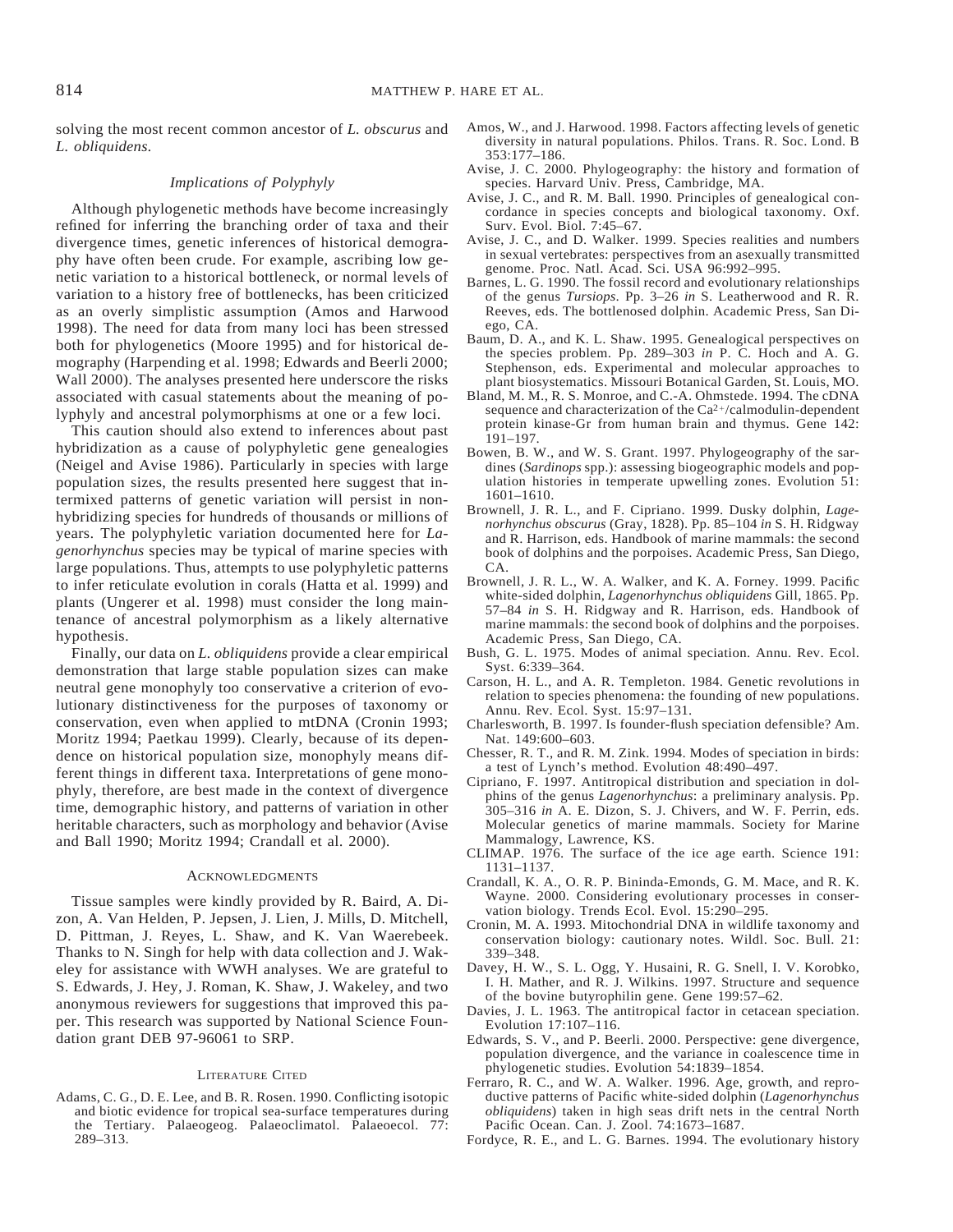of whales and dolphins. Annu. Rev. Earth Planet. Sci. 22: 419–455.

- Frankham, R. 1995. Effective population size/adult population size ratios in wildlife: a review. Genet. Res. 66:95–107.
- Hare, M. P. 2001. Prospects for nuclear gene phylogeography. Trends Ecol. Evol. 16:700–706.
- Hare, M. P., and S. R. Palumbi. 1999. The accuracy of heterozygous base calling from diploid sequence and resolution of haplotypes using allele-specific sequencing. Mol. Ecol. 8:1750–1752.
- Harpending, H. C., M. A. Batzer, M. Gurven, L. B. Jorde, A. R. Rogers, and S. T. Sherry. 1998. Genetic traces of ancient demography. Proc. Natl. Acad. Sci. USA 95:1961–1967.
- Haslett, S. K. 1992. Early Pleistocene glacial interglacial radiolarian assemblages from the eastern equatorial Pacific. J. Plankton Res. 14:1553–1563.
- Hatta, M., H. Fukami, W. Wang, M. Omori, K. Shimoike, T. Hayashibara, Y. Ina, and T. Sugiyama. 1999. Reproductive and genetic evidence for a reticulate evolutionary history of massspawning in corals. Mol. Biol. Evol. 16:1607–1613.
- Hey, J., and R. C. Kliman. 1993. Population genetics and phylogenetics of DNA sequence variation at multiple loci within the *Drosophila melanogaster* species complex. Mol. Biol. Evol. 10: 804–822.
- Hilbish, T. J., A. Mullinax, S. I. Dolven, A. Meyer, R. K. Koehn, and P. D. Rawson. 2000. Origin of the antitropical distribution pattern in marine mussels (*Mytilus* spp.): routes and timing of transequitorial migration. Mar. Biol. 136:69–77.
- Hilton, H., and B. S. Gaut. 1998. Speciation and domestication in maize and its wild relatives: evidence from the *Globulin-1* gene. Genetics 150:863–872.
- Hudson, R. R. 1992. Gene trees, species trees and the segregation of ancestral alleles. Genetics 131:509–512.
- Hudson, R. R., and N. Kaplan. 1985. Statistical properties of the number of recombination events in the history of a sample of DNA sequences. Genetics 111:147–164.
- Irwin, D. M., T. D. Kocher, and A. C. Wilson. 1991. Evolution of the cytochrome *b* gene of mammals. J. Mol. Evol. 32:128–144.
- Jukes, T. H., and C. R. Cantor. 1969. Evolution of protein molecules. Pp. 21–132 *in* H. N. Munro, ed. Mammalian protein metabolism. Academic Press, New York.
- Kliman, R. M., P. Andolfatto, J. A. Coyne, F. Depaulis, M. Kreitman, A. J. Berry, J. Mccarter, J. Wakeley, and J. Hey. 2000. The population genetics of the origin and divergence of the *Drosophila simulans* complex species. Genetics 156:1913–1931.
- Knowles, L. L., D. J. Futuyma, W. F. Eanes, and B. Rannala. 1999. Insight into speciation from historical demography in the phytophagous beetle genus *Ophraella*. Evolution 53:1846–1856.
- LeDuc, R. G., W. F. Perrin, and A. E. Dizon. 1999. Phylogenetic relationships among the delphinid cetaceans based on full cytochrome *b* sequences. Mar. Mammal Sci. 15:619–648.
- Li, Y.-J., Y. Satta, and N. Takahata. 1999. Paleo-demography of the *Drosophila melanogaster* subgroup: application of the maximum likelihood method. Genes Genet. Syst. 74:117–127.
- Lindberg, D. R. 1991. Marine biotic interchange between the Northern and Southern Hemispheres. Paleobiology 17:308–324.
- Lynch, J. D. 1989. The gauge of speciation: on the frequencies of modes of speciation. Pp. 527–553 *in* D. Otte and J. A. Endler, eds. Speciation and its consequences. Sinauer, Sunderland, MA.
- Lyons, L. A., T. F. Laughlin, N. G. Copeland, N. A. Jenkins, J. E. Womack, and S. J. O'Brien. 1997. Comparative anchor tagged sequences (CATS) for integrative mapping of mammalian genomes. Nat. Gen. 15:47–56.
- Maddison, W. P. 1997. Gene trees in species trees. Syst. Biol. 46: 523–536.
- Maynard Smith, J., and N. H. Smith. 1998. Detecting recombination from gene trees. Mol. Biol. Evol. 15:590–599.
- Mayr, E. 1957. Species concepts and definitions. Pp. 1–22 *in* E. Mayr, ed. The species problem. American Association for the Advancement of Science, Washington, D.C.

1982. Speciation and macroevolution. Evolution 35: 1119–1132.

Mix, A. C., A. E. Morey, N. G. Pisias, and H. S. W. 1999. Foraminiferal faunal estimates of paleo temperature: circumventing the no-analog problem yields cool ice age tropics. Paleoceanography 14:350–359.

- Miyazaki, N., and C. Shikano. 1997. Preliminary study on comparative skull morphology and vertebral formula among the six species of the genus *Lagenorhynchus* (Cetacea: Delphinidae). Mammalia 61:573–587.
- Moore, W. S. 1995. Inferring phylogenies from mtDNA variation: mitochondrial-gene trees versus nuclear-gene trees. Evolution 49:718–726.
- Moritz, C. 1994. Applications of mitochondrial DNA analysis in conservation: a critical review. Mol. Ecol. 3:401–411.
- Nagl, S., H. Tichy, W. E. Mayer, N. Takahata, and J. Klein. 1998. Persistence of neutral polymorphisms in Lake Victoria cichlid fish. Proc. Natl. Acad. Sci. USA 95:14238–14243.
- Nei, M. 1987. Molecular evolutionary genetics. Columbia Univ. Press, New York.
- ———. 1992. Age of the common ancestor of human mitochondrial DNA. Mol. Biol. Evol. 9:1176–1178.
- Nei, M., and W.-H. Li. 1979. Mathematical model for studying genetic variation in terms of restriction endonucleases. Proc. Natl. Acad. Sci. USA 76:5269–5273.
- Nei, M., T. Maruyama, and R. Chakraborty. 1975. The bottleneck effect and genetic variability in populations. Evolution 29:1–10.
- Neigel, J. E., and J. C. Avise. 1986. Phylogenetic relationships of mitochondrial DNA under various demographic models of speciation. Pp. 515–534 *in* S. Karlin and E. Nevo, eds. Evolutionary processes and theory. Academic Press, New York.
- Nevo, E., A. Bieles, and R. Ben-Shlomo. 1984. The evolutionary significance of genetic diversity: ecological, demographic and life history correlates. Pp. 13–213 *in* G. S. Mani, ed. Evolutionary dynamics of genetic diversity. Springer, Berlin.
- Olsen, G. J., H. Matsuda, R. Hagstrom, and R. Overbeek. 1994. fastDNAml: a tool for construction of phylogenetic trees of DNA sequences using maximum likelihood. Comput. Appl. Biosci. 10:41–48.
- Paetkau, D. 1999. Using genetics to identify intraspecific conservation units: a critique of current methods. Cons. Biol. 13: 1507–1509.
- Palumbi, S. R. 1994. Genetic divergence, reproductive isolation, and marine speciation. Annu. Rev. Ecol. Syst. 25:547–572.
- Palumbi, S. R., and C. S. Baker. 1994. Contrasting population structure from nuclear intron sequences and mtDNA of humpback whales. Mol. Biol. Evol. 11:426–435.
- Palumbi, S. R., and F. Cipriano. 1998. Species identification using genetic tools: the value of nuclear and mitochondrial gene sequences in whale conservation. J. Heredity 89:459–464.
- Palumbi, S. R., F. Cipriano, and M. P. Hare. 2001. Predicting nuclear gene coalescence from mitochondrial data: the three-times rule. Evolution 55:859–868.
- Pamilo, P., and M. Nei. 1988. Relationships between gene trees and species trees. Mol. Biol. Evol. 5:568–583.
- Perrin, W. F., and S. B. Reilly. 1984. Reproductive parameters of dolphins and small whales of the family Delphinidae. Pp. 97– 133 *in* Report of the international whaling commission, spec. issue no. 6.
- Proia, R. L. 1988. Gene encoding the human  $\beta$ -hexosaminidase  $\beta$ chain: extensive homology of intron placement in the  $\alpha$ - and  $\beta$ chain genes. Proc. Natl. Acad. Sci. USA 85:1883–1887.
- Rice, W. R., and E. E. Hostert. 1993. Laboratory experiments on speciation: What have we learned in 40 years? Evolution 47: 1637–1653.
- Ridgeway, S., and R. Harrison. 1999. Handbook of marine mammals: the second book of dolphins and the porpoises. Academic Press, San Diego, CA.
- Robinson, M., M. Gouy, C. Gautier, and D. Mouchiroud. 1998. Sensitivity of the relative-rate test to taxonomic sampling. Mol. Biol. Evol. 15:1091–1098.
- Rosel, P. E., M. G. Haygood, and W. F. Perrin. 1995. Phylogenetic relationships among the true porpoises (Cetacea: Phocoenidae). Mol. Phylogenet. Evol. 4:463–474.
- Rozas, J., and R. Rozas. 1999. DnaSP version 3: an integrated program for molecular population genetics and molecular evolution analysis. Bioinformatics 15:174–175.